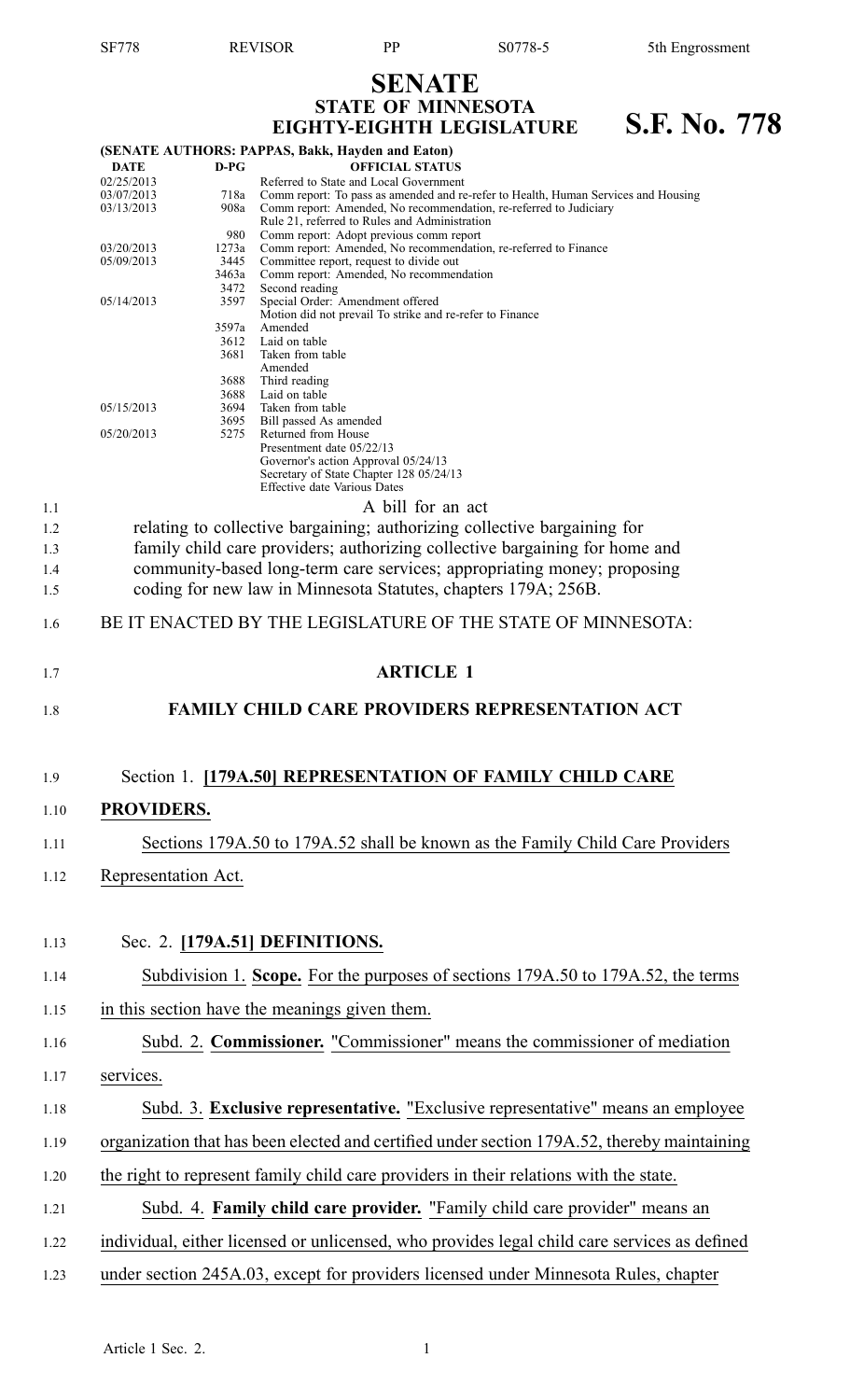|      | <b>SF778</b>             | <b>REVISOR</b>                                                       | PP | S0778-5                                                                                         | 5th Engrossment |
|------|--------------------------|----------------------------------------------------------------------|----|-------------------------------------------------------------------------------------------------|-----------------|
| 2.1  |                          |                                                                      |    | 9503, or excluded from licensure under section 245A.03, subdivision 2, paragraph (a),           |                 |
| 2.2  |                          |                                                                      |    | clause (5), and who receives child care assistance to subsidize child care services for a       |                 |
| 2.3  |                          |                                                                      |    | child or children currently in their care, under sections 119B.03; 119B.05; and 119B.011,       |                 |
| 2.4  | subdivisions 20 and 20a. |                                                                      |    |                                                                                                 |                 |
| 2.5  |                          | Sec. 3. [179A.52] RIGHT TO ORGANIZE.                                 |    |                                                                                                 |                 |
| 2.6  |                          |                                                                      |    | Subdivision 1. Rights of individual providers and participants. For the purposes                |                 |
| 2.7  |                          |                                                                      |    | of the Public Employment Labor Relations Act, under chapter 179A, family child care             |                 |
| 2.8  |                          |                                                                      |    | providers shall be considered, by virtue of this section, executive branch state employees      |                 |
| 2.9  |                          |                                                                      |    | employed by the commissioner of management and budget or the commissioner's                     |                 |
| 2.10 |                          |                                                                      |    | representative. This section does not require the treatment of family child care providers      |                 |
| 2.11 |                          |                                                                      |    | as public employees for any other purpose. Family child care providers are not state            |                 |
| 2.12 |                          |                                                                      |    | employees for purposes of section 3.736. Chapter 179A shall apply to family child care          |                 |
| 2.13 |                          |                                                                      |    | providers except as otherwise provided in this section. Notwithstanding section 179A.03,        |                 |
| 2.14 |                          |                                                                      |    | subdivision 14, paragraph (a), clause (5), chapter 179A shall apply to family child care        |                 |
| 2.15 |                          |                                                                      |    | providers regardless of part-time or full-time employment status. Family child care             |                 |
| 2.16 |                          | providers shall not have the right to strike.                        |    |                                                                                                 |                 |
| 2.17 |                          |                                                                      |    | Subd. 2. Appropriate unit. The only appropriate unit under this section shall be a              |                 |
| 2.18 |                          |                                                                      |    | statewide unit of all family child care providers who meet the definition in section 179A.51,   |                 |
| 2.19 |                          |                                                                      |    | and who have had an active registration under chapter 119B within the previous 12 months.       |                 |
| 2.20 |                          |                                                                      |    | The unit shall be treated as an appropriate unit under section 179A.10, subdivision 2.          |                 |
| 2.21 |                          |                                                                      |    | Subd. 3. Compilation of list. The commissioner of human services shall, by July 1,              |                 |
| 2.22 |                          |                                                                      |    | 2013, and monthly thereafter, compile and maintain a list of the names and addresses of all     |                 |
| 2.23 |                          |                                                                      |    | family child care providers who meet the definition in section 179A.51, and who have had        |                 |
| 2.24 |                          |                                                                      |    | an active registration under chapter 119B within the previous 12 months. The list shall not     |                 |
| 2.25 |                          |                                                                      |    | include the name of any participant, or indicate that an individual provider is a relative of a |                 |
| 2.26 |                          |                                                                      |    | participant or has the same address as a participant. The commissioner of human services        |                 |
| 2.27 |                          |                                                                      |    | shall share the lists with others as needed for the state to meet its obligations under chapter |                 |
| 2.28 |                          |                                                                      |    | 179A as modified and made applicable to family child care providers under this section,         |                 |
| 2.29 |                          | and to facilitate the representational processes under this section. |    |                                                                                                 |                 |
| 2.30 |                          |                                                                      |    | Subd. 4. List access. Beginning July 1, 2013, upon a showing made to the                        |                 |
| 2.31 |                          |                                                                      |    | commissioner of the Bureau of Mediation Services by any employee organization wishing           |                 |
| 2.32 |                          |                                                                      |    | to represent the appropriate unit of family child care providers that at least 500 family       |                 |
| 2.33 |                          |                                                                      |    | child care providers support such representation, the commissioner of human services shall      |                 |
| 2.34 |                          |                                                                      |    | provide to such organization within seven days the most recent list of actively registered      |                 |

2.35 family child care providers compiled under subdivision 3, and subsequent monthly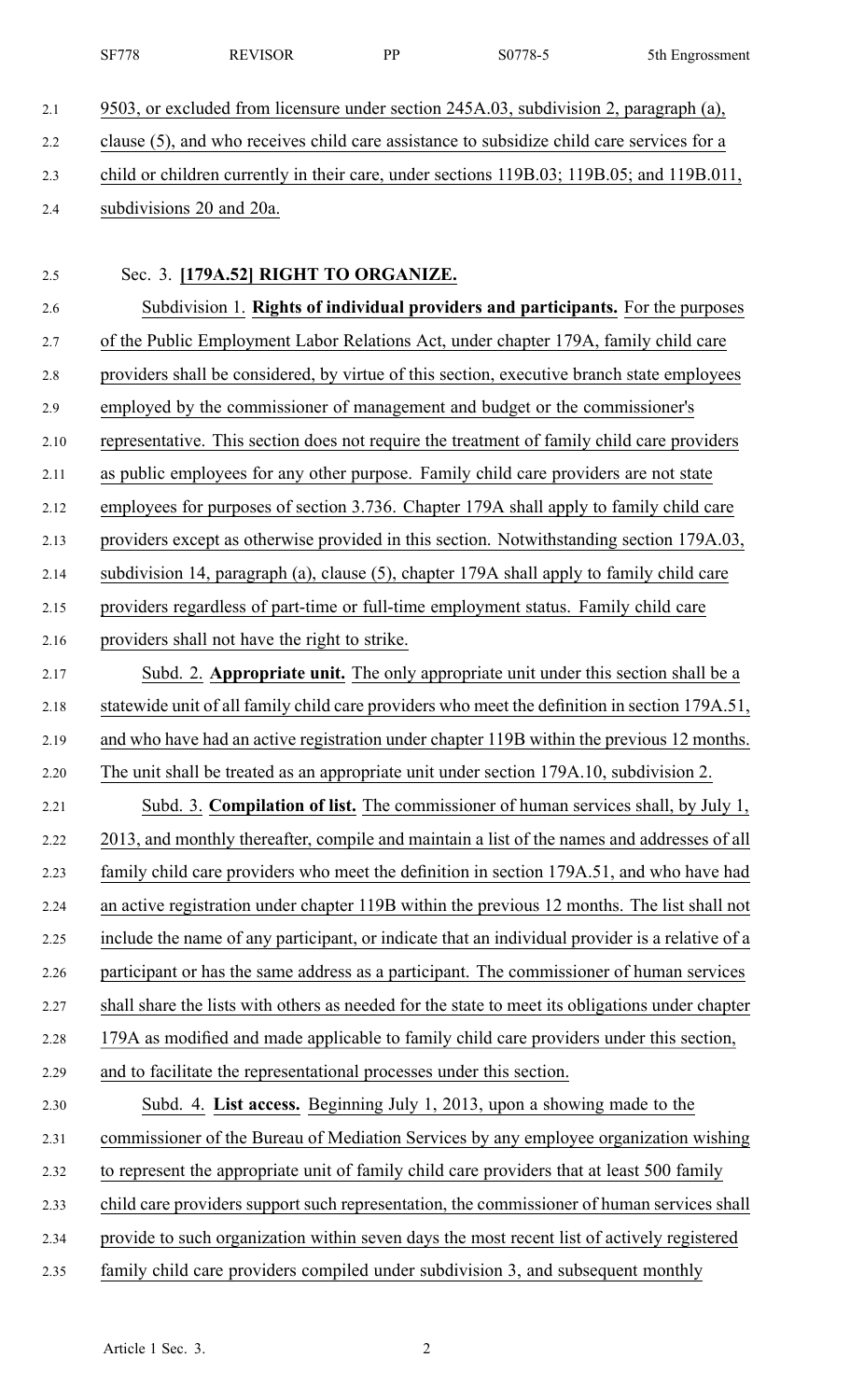| 10770<br><b>SF778</b><br><b>REVISOR</b><br>DD<br>5th Engrossment<br>'×-<br>N. |
|-------------------------------------------------------------------------------|
|-------------------------------------------------------------------------------|

| lists upon request for an additional three months. When the list is made available to an       |
|------------------------------------------------------------------------------------------------|
| employee organization under this subdivision, the list must be made publicly available.        |
| Subd. 5. Elections for exclusive representative. After July 31, 2013, any employee             |
| organization wishing to represent the appropriate unit of family child care providers may      |
| seek exclusive representative status pursuant to section 179A.12. Certification elections      |
| for family child care providers shall be conducted by mail ballot, and such election shall     |
| be conducted upon an appropriate petition stating that at least 30 percent of the appropriate  |
| unit wishes to be represented by the petitioner. The family child care providers eligible to   |
| vote in any such election shall be those family child care providers on the monthly list of    |
| family child care providers compiled under this section, most recently preceding the filing    |
| of the election petition. Except as otherwise provided, elections under this subdivision       |
| shall be conducted in accordance with section 179A.12.                                         |
| Subd. 6. Meet and negotiate. If the commissioner certifies an employee                         |
| organization as the majority exclusive representative, the state, through the governor         |
| or the governor's designee, shall meet and negotiate in good faith with the exclusive          |
| representative of the family child care provider unit regarding grievance issues, child care   |
| assistance reimbursement rates under chapter 119B, and terms and conditions of service,        |
| but this obligation does not compel the state or its representatives to agree to a proposal or |
| require the making of a concession. The governor or the governor's designee is authorized      |
| to enter into agreements with the exclusive representative. Negotiated agreements and          |
| arbitration decisions must be submitted to the legislature to be accepted or rejected in       |
| accordance with sections 3.855 and 179A.22.                                                    |
| Subd. 7. Meet and confer. The state has an obligation to meet and confer under                 |
| chapter 179A with family child care providers to discuss policies and other matters            |
| relating to their service that are not terms and conditions of service.                        |
| Subd. 8. Terms and conditions of service. For purposes of this section, "terms and             |
| conditions of service" has the same meaning as given in section 179A.03, subdivision 19.       |
| Subd. 9. Rights. Nothing in this section shall be construed to interfere with:                 |
| (1) parental rights to select and deselect family child care providers or the ability of       |
| family child care providers to establish the rates they charge to parents;                     |
| (2) the right or obligation of any state agency to communicate or meet with any                |
| citizen or organization concerning family child care legislation, regulation, or policy; or    |
| (3) the rights and responsibilities of family child care providers under federal law.          |
| Subd. 10. Membership status and eligibility for subsidies. Membership status in                |
| an employee organization shall not affect the eligibility of a family child care provider to   |
| receive payments under, or serve a child who receives payments under, chapter 119B.            |
|                                                                                                |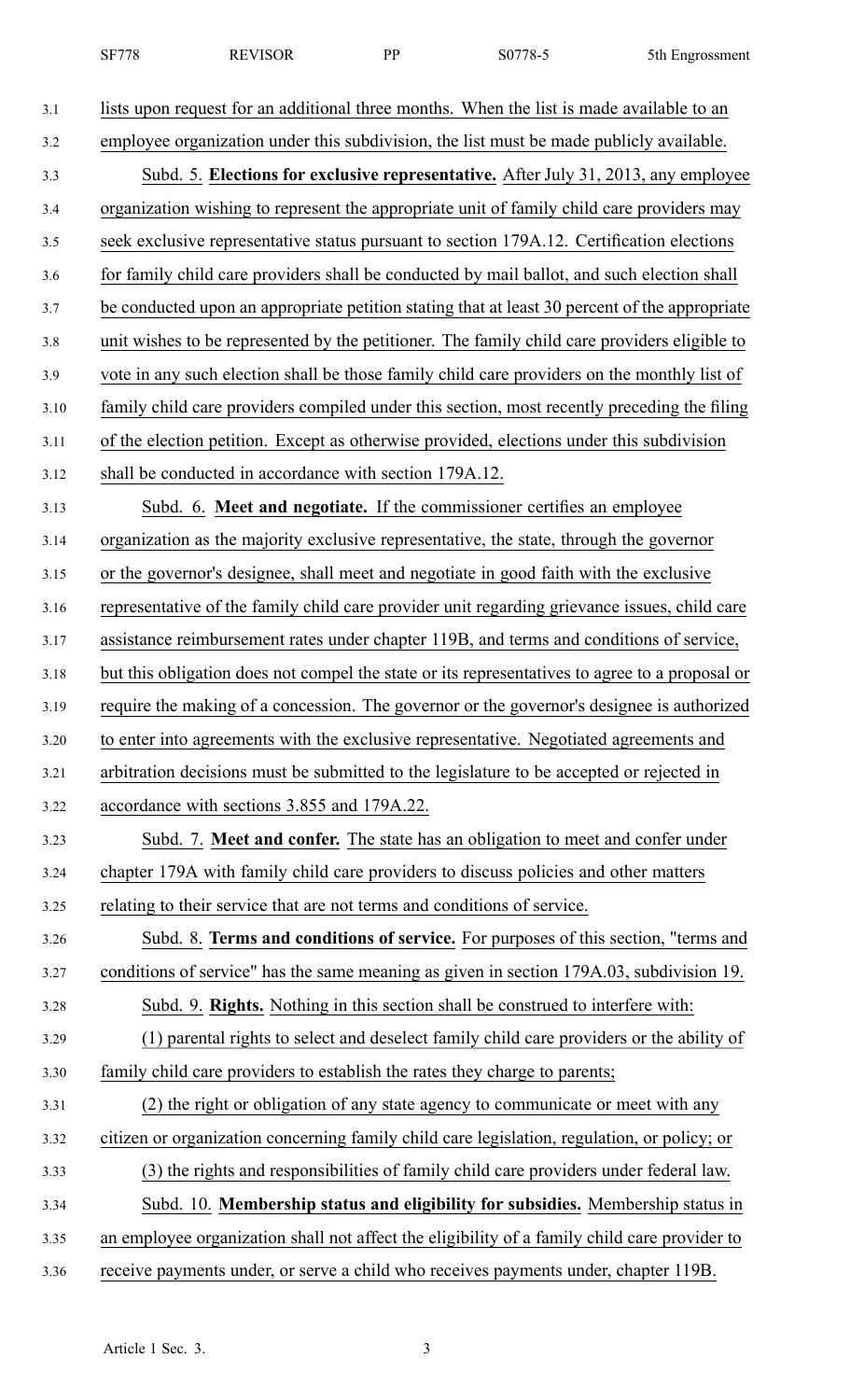|              | <b>SF778</b>     | <b>REVISOR</b>                                                | <b>PP</b>             | S0778-5                                                                                        | 5th Engrossment |
|--------------|------------------|---------------------------------------------------------------|-----------------------|------------------------------------------------------------------------------------------------|-----------------|
| 4.1          |                  |                                                               |                       | Sec. 4. [179A.53] NO USE OF SCHOLARSHIPS FOR DUES OR FEES.                                     |                 |
| 4.2          |                  |                                                               |                       | Early learning scholarships shall not be applied, through state withholding or                 |                 |
| 4.3          |                  |                                                               |                       | otherwise, toward payment of dues or fees that are paid to exclusive representatives of        |                 |
| 4.4          |                  | family child care providers.                                  |                       |                                                                                                |                 |
|              |                  |                                                               |                       |                                                                                                |                 |
| 4.5          |                  |                                                               |                       | <b>EFFECTIVE DATE.</b> This section is effective the day following final enactment of          |                 |
| 4.6          |                  | a law styled as Senate File No. 481 of the 88th legislature.  |                       |                                                                                                |                 |
|              |                  |                                                               |                       |                                                                                                |                 |
| 4.7          |                  | Sec. 5. SEVERABILITY.                                         |                       |                                                                                                |                 |
| 4.8          |                  |                                                               |                       | Should any part of this act be declared invalid or unenforceable, or the enforcement           |                 |
| 4.9          |                  |                                                               |                       | or compliance with it is suspended, restrained, or barred, either by the state or by the final |                 |
| 4.10         |                  |                                                               |                       | judgment of a court of competent jurisdiction, the remainder of this act shall remain          |                 |
| 4.11         |                  | in full force and effect.                                     |                       |                                                                                                |                 |
|              |                  |                                                               |                       |                                                                                                |                 |
| 4.12         |                  | Sec. 6. EXPIRATION.                                           |                       |                                                                                                |                 |
| 4.13         |                  |                                                               |                       | Sections 1 to 4 expire June 30, 2017, if an exclusive representative has not been              |                 |
| 4.14         |                  |                                                               |                       | certified under Minnesota Statutes, section 179A.52, subdivision 6, by that date, provided     |                 |
| 4.15         |                  |                                                               |                       | that the commissioner of the Bureau of Mediation Services shall process any petition           |                 |
| 4.16         |                  |                                                               |                       | under Minnesota Statutes, section 179A.52, subdivision 5, pending as of June 30, 2017,         |                 |
| 4.17         |                  |                                                               |                       | and any certification of an exclusive representative resulting from a petition pending as of   |                 |
| 4.18         |                  |                                                               |                       | June 30, 2017, shall, for the purposes of this section, be treated as having occurred on the   |                 |
| 4.19         |                  |                                                               |                       | date the petition was initially filed. The revisor of statutes shall publish this expiration   |                 |
| 4.20         |                  | date with the codification of sections 1 to 4.                |                       |                                                                                                |                 |
|              |                  |                                                               |                       |                                                                                                |                 |
| 4.21         |                  | Sec. 7. EFFECTIVE DATE.                                       |                       |                                                                                                |                 |
| 4.22         |                  |                                                               |                       | Except for Minnesota Statutes, section 179A.53, this article is effective the day              |                 |
| 4.23         |                  | following final enactment.                                    |                       |                                                                                                |                 |
|              |                  |                                                               | <b>ARTICLE 2</b>      |                                                                                                |                 |
| 4.24         |                  |                                                               |                       |                                                                                                |                 |
| 4.25<br>4.26 |                  |                                                               | <b>REPRESENTATION</b> | <b>INDIVIDUAL PROVIDERS OF DIRECT SUPPORT SERVICES</b>                                         |                 |
|              |                  |                                                               |                       |                                                                                                |                 |
| 4.27         |                  |                                                               |                       | Section 1. [179A.54] INDIVIDUAL PROVIDERS OF DIRECT SUPPORT                                    |                 |
| 4.28         | <b>SERVICES.</b> |                                                               |                       |                                                                                                |                 |
| 4.29         |                  | Subdivision 1. Definitions. For the purposes of this section: |                       |                                                                                                |                 |
| 4.30         |                  |                                                               |                       | (a) "Direct support services" has the meaning given to it under section 256B.0711,             |                 |
| 4.31         |                  | subdivision 1, paragraph (c).                                 |                       |                                                                                                |                 |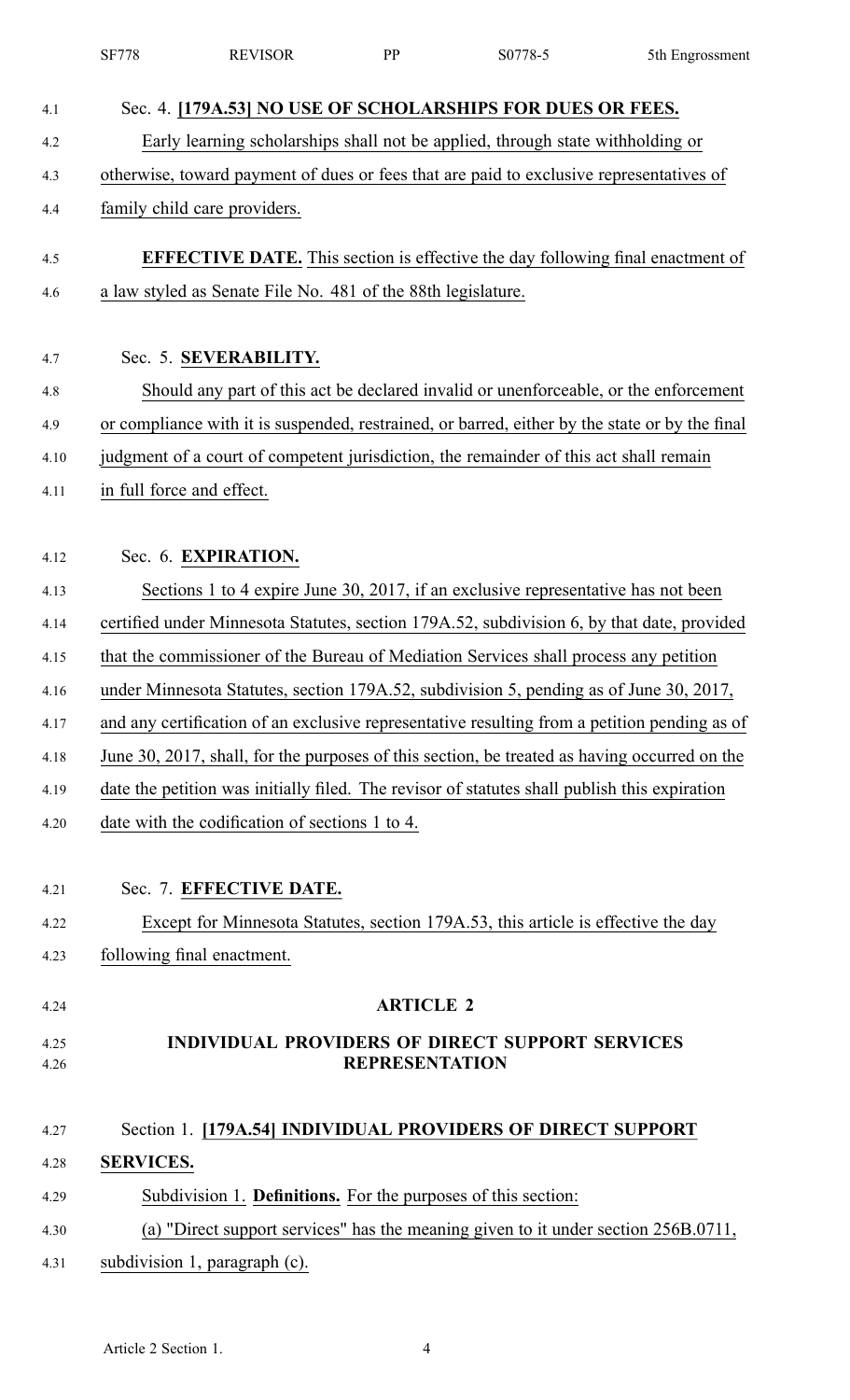|      | <b>SF778</b>                      | <b>REVISOR</b>                                                                                | PP | S0778-5 | 5th Engrossment |
|------|-----------------------------------|-----------------------------------------------------------------------------------------------|----|---------|-----------------|
| 5.1  |                                   | (b) "Individual provider" has the meaning given to it under section 256B.0711,                |    |         |                 |
| 5.2  | subdivision 1, paragraph (d).     |                                                                                               |    |         |                 |
| 5.3  |                                   | (c) "Participant" has the meaning given to it under section 256B.0711, subdivision 1,         |    |         |                 |
| 5.4  | paragraph (e).                    |                                                                                               |    |         |                 |
| 5.5  |                                   | (d) "Participant's representative" has the meaning given to it under section                  |    |         |                 |
| 5.6  |                                   | 256B.0711, subdivision 1, paragraph (f).                                                      |    |         |                 |
| 5.7  |                                   | Subd. 2. Rights of individual providers and participants. For the purposes of                 |    |         |                 |
| 5.8  |                                   | the Public Employment Labor Relations Act, under chapter 179A, individual providers           |    |         |                 |
| 5.9  |                                   | shall be considered, by virtue of this section, executive branch state employees employed     |    |         |                 |
| 5.10 |                                   | by the commissioner of management and budget or the commissioner's representative.            |    |         |                 |
| 5.11 |                                   | This section does not require the treatment of individual providers as public employees for   |    |         |                 |
| 5.12 |                                   | any other purpose. Individual providers are not state employees for purposes of section       |    |         |                 |
| 5.13 |                                   | 3.736. Chapter 179A shall apply to individual providers except as otherwise provided          |    |         |                 |
| 5.14 |                                   | in this section. Notwithstanding section 179A.03, subdivision 14, paragraph (a), clause       |    |         |                 |
| 5.15 |                                   | (5), chapter 179A shall apply to individual providers regardless of part-time or full-time    |    |         |                 |
| 5.16 | employment status.                |                                                                                               |    |         |                 |
| 5.17 |                                   | Subd. 3. Scope of meet and negotiate obligation. If an exclusive representative               |    |         |                 |
| 5.18 |                                   | is certified pursuant to this section, the mutual rights and obligations of the state and an  |    |         |                 |
| 5.19 |                                   | exclusive representative of individual providers to meet and negotiate regarding terms and    |    |         |                 |
| 5.20 |                                   | conditions shall extend to the subjects covered under section 256B.0711, subdivision 4,       |    |         |                 |
| 5.21 |                                   | paragraph (c), but shall not include those subjects reserved to participants or participants' |    |         |                 |
| 5.22 | representatives by subdivision 4. |                                                                                               |    |         |                 |
| 5.23 |                                   | Subd. 4. Rights of covered program participants. No provision of any agreement                |    |         |                 |
| 5.24 |                                   | reached between the state and any exclusive representative of individual providers,           |    |         |                 |
| 5.25 |                                   | nor any arbitration award, shall interfere with the rights of participants or participants'   |    |         |                 |
| 5.26 |                                   | representatives to select, hire, direct, supervise, and terminate the employment of their     |    |         |                 |
| 5.27 |                                   | individual providers; to manage an individual service budget regarding the amounts and        |    |         |                 |
| 5.28 |                                   | types of authorized goods or services received; or to receive direct support services from    |    |         |                 |
| 5.29 |                                   | individual providers not referred to them through a state registry.                           |    |         |                 |
| 5.30 |                                   | Subd. 5. Legislative action on agreements. Any agreement reached between the                  |    |         |                 |
| 5.31 |                                   | state and the exclusive representative of individual providers under chapter 179A shall       |    |         |                 |
| 5.32 |                                   | be submitted to the legislature to be accepted or rejected in accordance with sections        |    |         |                 |
| 5.33 | 3.855 and 179A.22.                |                                                                                               |    |         |                 |
| 5.34 |                                   | Subd. 6. Strikes prohibited. Individual providers shall be subject to the prohibition         |    |         |                 |
| 5.35 |                                   | on strikes applied to essential employees under section 179A.18.                              |    |         |                 |
|      |                                   |                                                                                               |    |         |                 |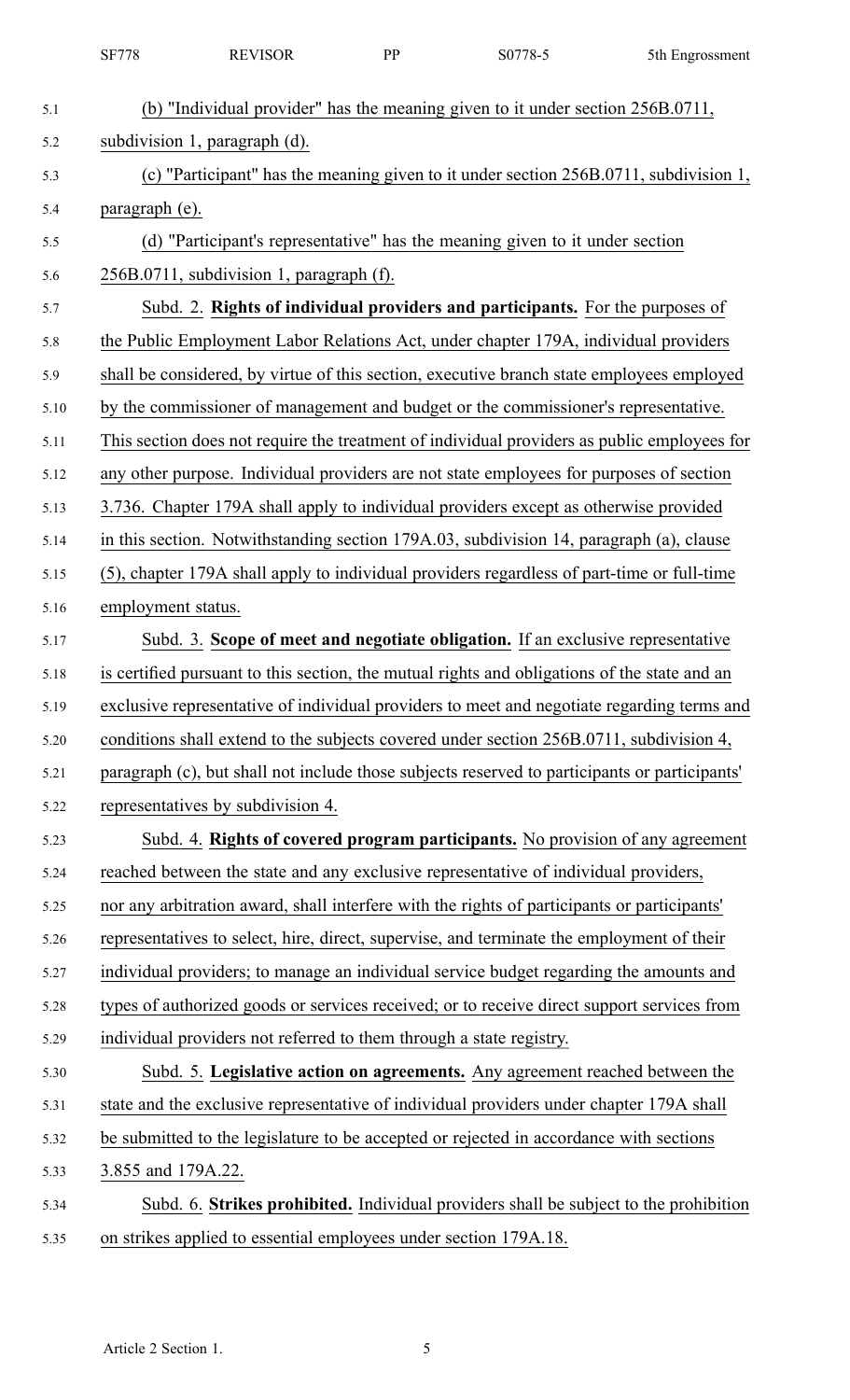| 6.1  | Subd. 7. Interest arbitration. Individual providers shall be subject to the interest         |
|------|----------------------------------------------------------------------------------------------|
| 6.2  | arbitration procedures applied to essential employees under section 179A.16.                 |
| 6.3  | Subd. 8. Appropriate unit. The only appropriate unit for individual providers shall          |
| 6.4  | be a statewide unit of all individual providers. The unit shall be treated as an appropriate |
| 6.5  | unit under section 179A.10, subdivision 2. Individual providers who are related to their     |
| 6.6  | participant or their participant's representative shall not for such reason be excluded from |
| 6.7  | the appropriate unit.                                                                        |
| 6.8  | Subd. 9. List access. Beginning September 1, 2013, upon a showing made to the                |
| 6.9  | commissioner of the Bureau of Mediation Services by any employee organization wishing        |
| 6.10 | to represent the appropriate unit of individual providers that at least 500 individual       |
| 6.11 | providers support such representation, the commissioner of the Bureau of Mediation           |
| 6.12 | Services shall provide to such organization within seven days the most recent list of        |
| 6.13 | individual providers compiled under section 256B.0711, subdivision 4, paragraph (f),         |
| 6.14 | and three subsequent monthly lists upon request. The commissioner of the Bureau of           |
| 6.15 | Mediation Services shall provide lists compiled under section 256B.0711, subdivision 4,      |
| 6.16 | paragraph (f), upon request, to any exclusive representative of individual providers. To     |
| 6.17 | facilitate operation of this section, the commissioner of human services shall provide       |
| 6.18 | all lists to the commissioner of the Bureau of Mediation Services, upon the request of       |
| 6.19 | the commissioner of the Bureau of Mediation Services. When the list is available to an       |
| 6.20 | employee organization under this subdivision, the list must be made publicly available.      |
| 6.21 | Subd. 10. Representation and election. Beginning October 1, 2013, any employee               |
| 6.22 | organization wishing to represent the appropriate unit of individual providers may seek      |
| 6.23 | exclusive representative status pursuant to section 179A.12. Certification elections         |
| 6.24 | for individual providers shall be conducted by mail ballot, and such election shall be       |
| 6.25 | conducted upon an appropriate petition stating that among individual providers who have      |
| 6.26 | been paid for providing direct support services to participants within the previous 12       |
| 6.27 | months, a number of individual providers equal to at least 30 percent of those eligible to   |
| 6.28 | vote wish to be represented by the petitioner. The individual providers eligible to vote     |
| 6.29 | in any such election shall be those individual providers on the monthly list of individual   |
| 6.30 | providers compiled under section 256B.0711, subdivision 4, paragraph (f), most recently      |
| 6.31 | preceding the filing of the election petition. Except as otherwise provided, elections under |
| 6.32 | this section shall be conducted in accordance with section 179A.12.                          |
|      |                                                                                              |

## 6.33 Sec. 2. **[256B.0711] QUALITY SELF-DIRECTED SERVICES WORKFORCE.** 6.34 Subdivision 1. **Definitions.** For purposes of this section: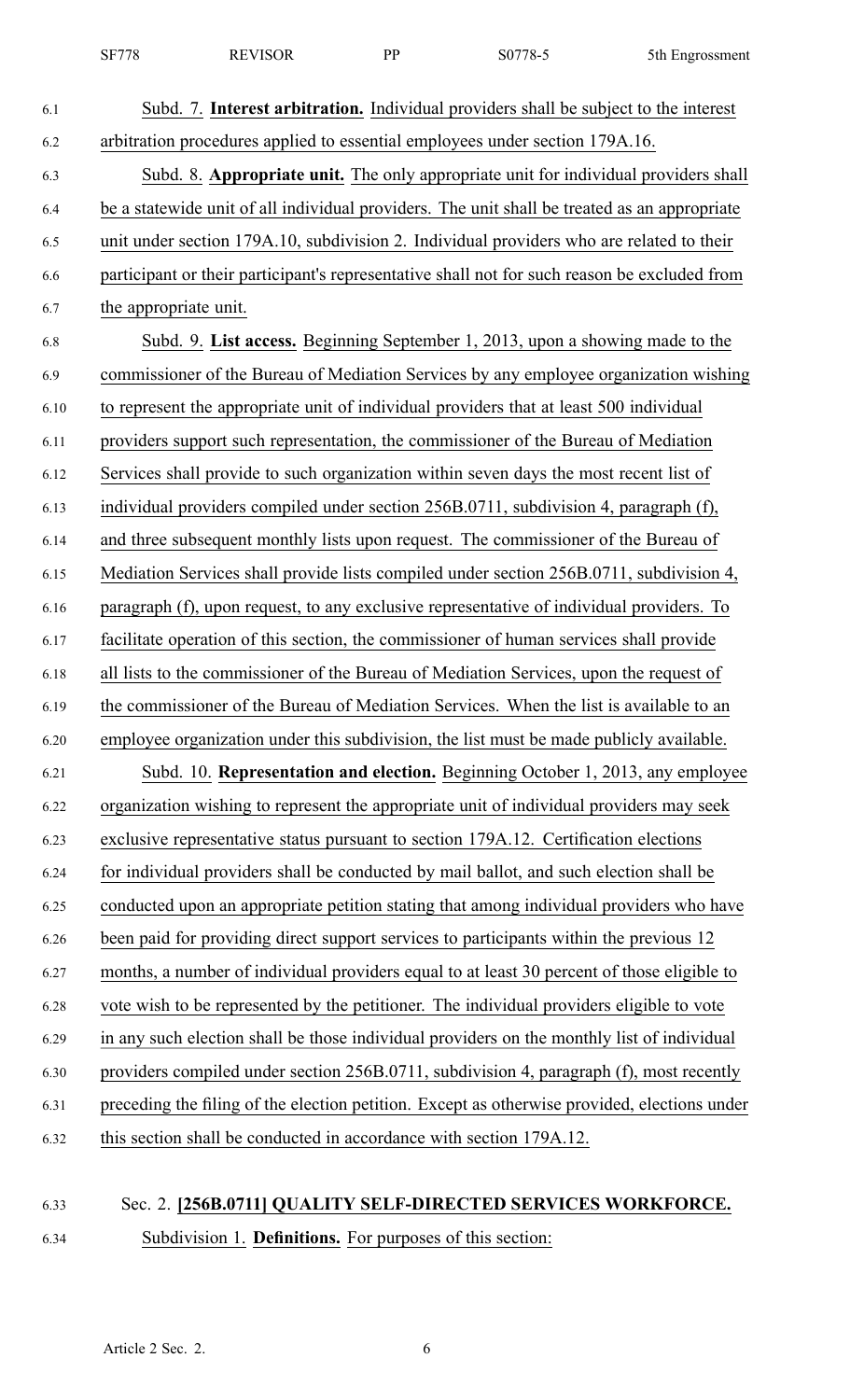|      | <b>SF778</b>       | <b>REVISOR</b>                                                  | <b>PP</b> | S0778-5                                                                                       | 5th Engrossment                                                                                |
|------|--------------------|-----------------------------------------------------------------|-----------|-----------------------------------------------------------------------------------------------|------------------------------------------------------------------------------------------------|
| 7.1  |                    |                                                                 |           | (a) "Commissioner" means the commissioner of human services unless otherwise                  |                                                                                                |
| 7.2  | indicated.         |                                                                 |           |                                                                                               |                                                                                                |
| 7.3  |                    |                                                                 |           | (b) "Covered program" means a program to provide direct support services funded               |                                                                                                |
| 7.4  |                    |                                                                 |           |                                                                                               | in whole or in part by the state of Minnesota, including the Community First Services and      |
| 7.5  |                    |                                                                 |           | Supports program; Consumer Directed Community Supports services and extended state            |                                                                                                |
| 7.6  |                    |                                                                 |           | plan personal care assistance services available under programs established pursuant          |                                                                                                |
| 7.7  |                    |                                                                 |           | to home and community-based service waivers authorized under section 1915(c) of               |                                                                                                |
| 7.8  |                    |                                                                 |           | the Social Security Act, and Minnesota Statutes, including, but not limited to, sections      |                                                                                                |
| 7.9  |                    |                                                                 |           | 256B.0915, 256B.092, and 256B.49, and under the alternative care program, as offered          |                                                                                                |
| 7.10 |                    |                                                                 |           |                                                                                               | pursuant to section 256B.0913; the personal care assistance choice program, as established     |
| 7.11 |                    |                                                                 |           | pursuant to section 256B.0659, subdivisions 18 to 20; and any similar program that may        |                                                                                                |
| 7.12 |                    | provide similar services in the future.                         |           |                                                                                               |                                                                                                |
| 7.13 |                    |                                                                 |           | (c) "Direct support services" means personal care assistance services covered by              |                                                                                                |
| 7.14 |                    |                                                                 |           | medical assistance under section 256B.0625, subdivisions 19a and 19c; assistance with         |                                                                                                |
| 7.15 |                    |                                                                 |           | activities of daily living as defined in section 256B.0659, subdivision 1, paragraph (b),     |                                                                                                |
| 7.16 |                    |                                                                 |           | and instrumental activities of daily living as defined in section 256B.0659, subdivision 1,   |                                                                                                |
| 7.17 |                    |                                                                 |           |                                                                                               | paragraph (i); and other similar, in-home, nonprofessional long-term services and supports     |
| 7.18 |                    |                                                                 |           |                                                                                               | provided to an elderly person or person with a disability by their employee or the employee    |
| 7.19 |                    |                                                                 |           |                                                                                               | of their representative to meet such person's daily living needs and ensure that such person   |
| 7.20 |                    |                                                                 |           | may adequately function in the person's home and have safe access to the community.           |                                                                                                |
| 7.21 |                    |                                                                 |           | (d) "Individual provider" means an individual selected by and working under the               |                                                                                                |
| 7.22 |                    |                                                                 |           |                                                                                               | direction of a participant in a covered program, or a participant's representative, to provide |
| 7.23 |                    |                                                                 |           | direct support services to the participant, but does not include an employee of a provider    |                                                                                                |
| 7.24 |                    |                                                                 |           |                                                                                               | agency, subject to the agency's direction and control commensurate with agency employee        |
| 7.25 | status.            |                                                                 |           |                                                                                               |                                                                                                |
| 7.26 |                    |                                                                 |           | (e) "Participant" means a person who receives direct support services through                 |                                                                                                |
| 7.27 | a covered program. |                                                                 |           |                                                                                               |                                                                                                |
| 7.28 |                    |                                                                 |           |                                                                                               | (f) "Participant's representative" means a participant's legal guardian or an individual       |
| 7.29 |                    |                                                                 |           | having the authority and responsibility to act on behalf of a participant with respect to the |                                                                                                |
| 7.30 |                    | provision of direct support services through a covered program. |           |                                                                                               |                                                                                                |
| 7.31 |                    |                                                                 |           | Subd. 2. Operation of covered programs. All covered programs shall operate                    |                                                                                                |
| 7.32 |                    |                                                                 |           | consistent with this section, including by affording participants and participants'           |                                                                                                |
| 7.33 |                    |                                                                 |           | representatives within the programs of the option of receiving services through individual    |                                                                                                |
| 7.34 |                    |                                                                 |           | providers as defined in subdivision 1, paragraph (d), notwithstanding any inconsistent        |                                                                                                |
| 7.35 |                    | provisions of section 256B.0659 or 256B.04, subdivision 16.     |           |                                                                                               |                                                                                                |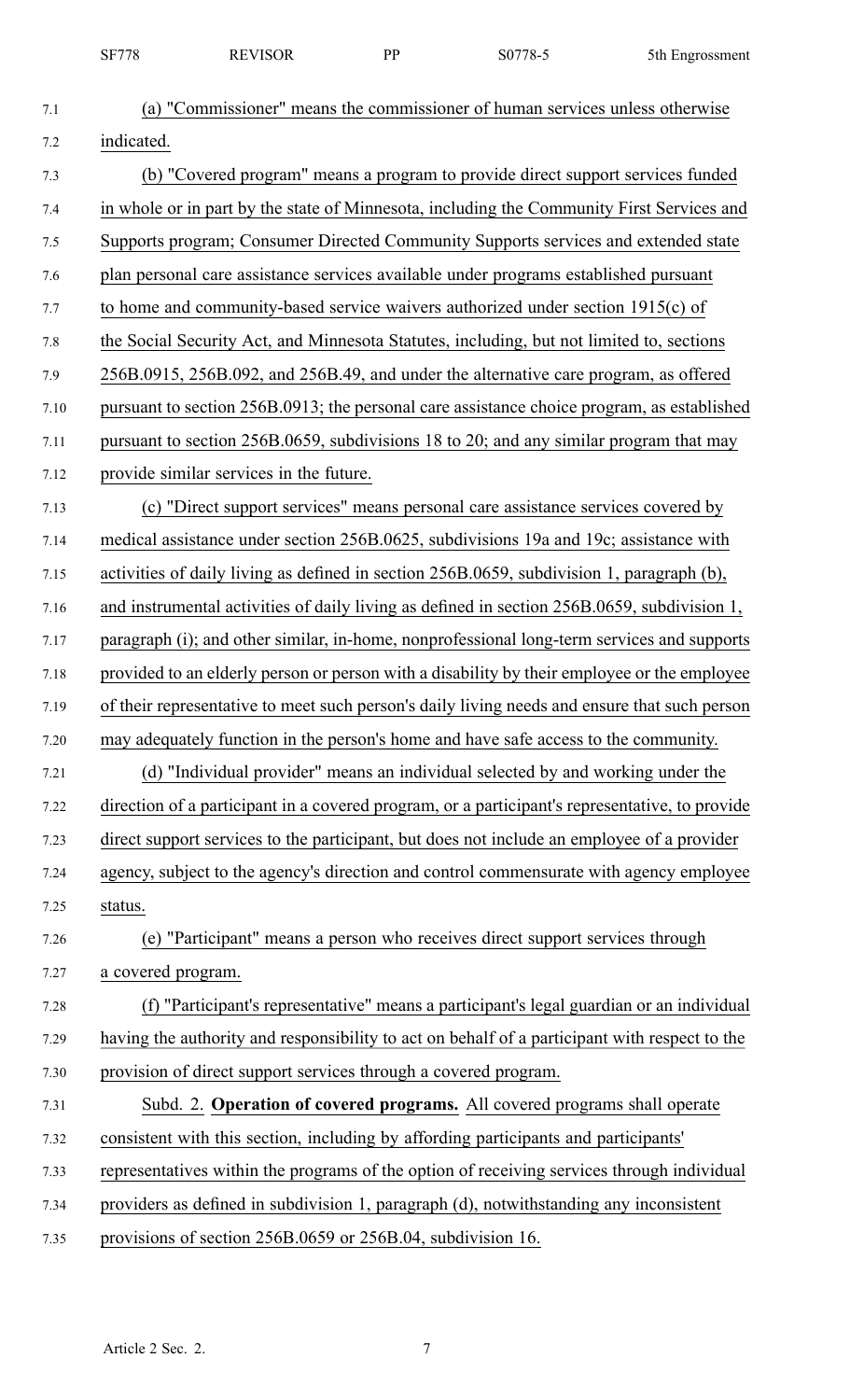| <b>SF778</b> | <b>REVISOR</b> | DD | S0778-5 | 5th Engrossment |
|--------------|----------------|----|---------|-----------------|
|--------------|----------------|----|---------|-----------------|

| 8.1  | Subd. 3. Use of employee workforce. The requirement under subdivision 2 shall                    |
|------|--------------------------------------------------------------------------------------------------|
| 8.2  | not restrict the state's ability to afford participants and participants' representatives within |
| 8.3  | the covered programs who choose not to employ an individual provider, or are unable to           |
| 8.4  | do so, the option of receiving similar services through the employees of provider agencies,      |
| 8.5  | rather than through an individual provider.                                                      |
| 8.6  | Subd. 4. Duties of the Department of Human Services. (a) The commissioner                        |
| 8.7  | shall afford to all participants within a covered program the option of employing an             |
| 8.8  | individual provider to provide direct support services.                                          |
| 8.9  | (b) The commissioner shall ensure that all employment of individual providers is                 |
| 8.10 | in conformity with this section and section 179A.54, including by modifying program              |
| 8.11 | operations as necessary to ensure proper classification of individual providers, to require      |
| 8.12 | that all relevant vendors within covered programs assist and cooperate as needed,                |
| 8.13 | including providers of fiscal support, fiscal intermediary, financial management, or similar     |
| 8.14 | services to provide support to participants and participants' representatives with regard to     |
| 8.15 | employing individual providers, and to otherwise fulfill the requirements of this section,       |
| 8.16 | including the provisions of paragraph (f).                                                       |
| 8.17 | (c) The commissioner shall:                                                                      |
| 8.18 | (1) establish for all individual providers compensation rates, payment terms and                 |
| 8.19 | practices, and any benefit terms, provided that these rates and terms may permit individual      |
| 8.20 | provider variations based on traditional and relevant factors otherwise permitted by law;        |
| 8.21 | (2) provide for required orientation programs within three months of hire for                    |
| 8.22 | individual providers newly hired on or after January 1, 2015, regarding their employment         |
| 8.23 | within the covered programs through which they provide services;                                 |
| 8.24 | (3) have the authority to provide for relevant training and educational opportunities            |
| 8.25 | for individual providers, as well as for participants and participants' representatives          |
| 8.26 | who receive services from individual providers, including opportunities for individual           |
| 8.27 | providers to obtain certification documenting additional training and experience in areas        |
| 8.28 | of specialization;                                                                               |
| 8.29 | (4) have the authority to provide for the maintenance of a public registry of                    |
| 8.30 | individuals who have consented to be included to:                                                |
| 8.31 | (i) provide routine, emergency, and respite referrals of qualified individual providers          |
| 8.32 | who have consented to be included in the registry to participants and participants'              |
| 8.33 | representatives;                                                                                 |
| 8.34 | (ii) enable participants and participants' representatives to gain improved access               |
| 8.35 | to, and choice among, prospective individual providers, including by having access               |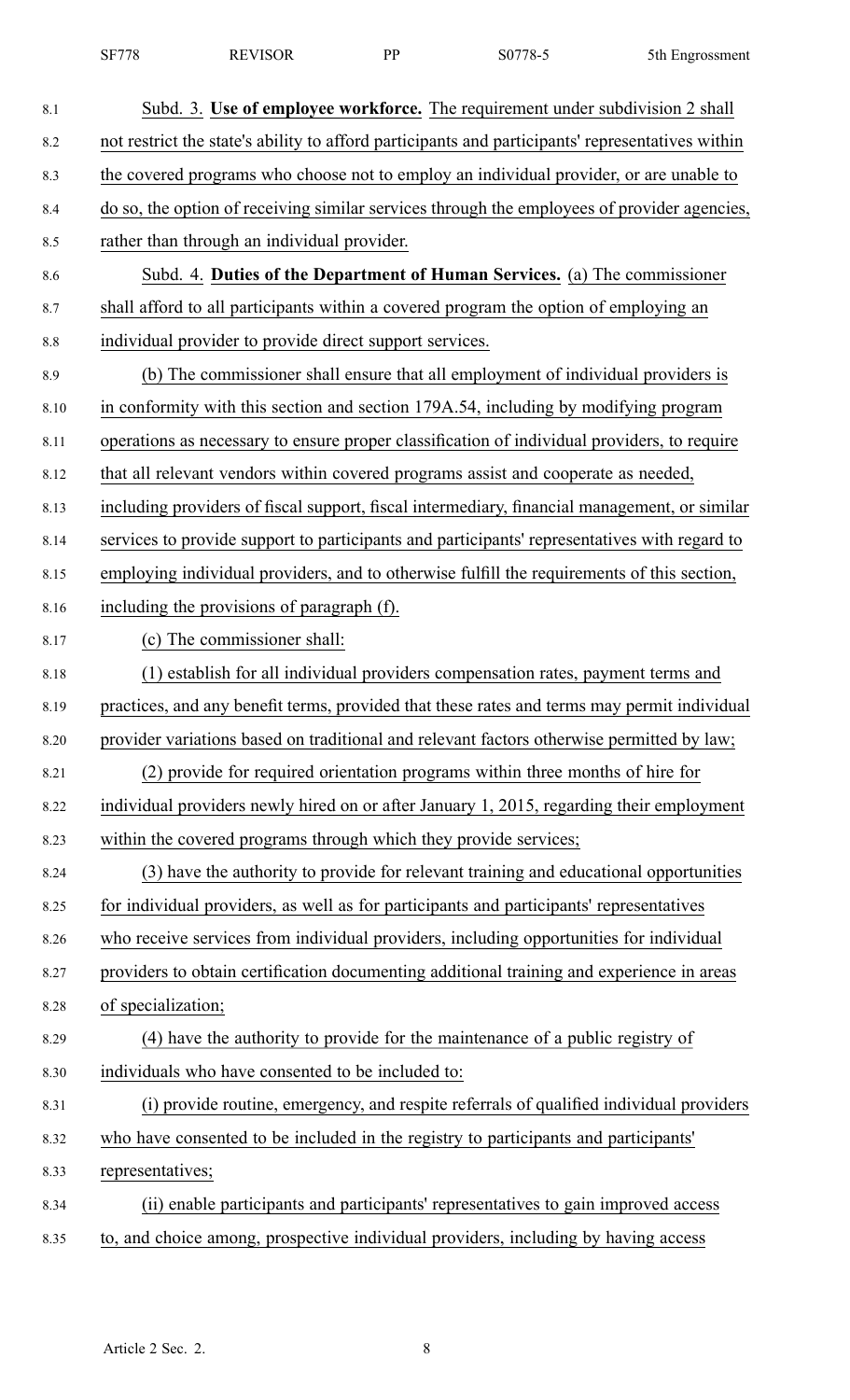|      | <b>SF778</b> | <b>REVISOR</b>                             | PP | S0778-5                                                                                         | 5th Engrossment |
|------|--------------|--------------------------------------------|----|-------------------------------------------------------------------------------------------------|-----------------|
| 9.1  |              |                                            |    | to information about individual providers' training, educational background, work               |                 |
| 9.2  |              | experience, and availability for hire; and |    |                                                                                                 |                 |
| 9.3  |              |                                            |    | (iii) provide for appropriate employment opportunities for individual providers and a           |                 |
| 9.4  |              |                                            |    | means by which they may more easily remain available to provide services to participants        |                 |
| 9.5  |              | within covered programs; and               |    |                                                                                                 |                 |
| 9.6  |              |                                            |    | (5) establish other appropriate terms and conditions of employment governing the                |                 |
| 9.7  |              | workforce of individual providers.         |    |                                                                                                 |                 |
| 9.8  |              |                                            |    | (d) The commissioner's authority over terms and conditions of individual providers'             |                 |
| 9.9  |              |                                            |    | employment, including compensation, payment, and benefit terms, employment                      |                 |
| 9.10 |              |                                            |    | opportunities within covered programs, individual provider orientation, training, and           |                 |
| 9.11 |              |                                            |    | education opportunities, and the operation of public registries shall be subject to the state's |                 |
| 9.12 |              |                                            |    | obligations to meet and negotiate under chapter 179A, as modified and made applicable           |                 |
| 9.13 |              |                                            |    | to individual providers under section 179A.54, and to agreements with any exclusive             |                 |
| 9.14 |              |                                            |    | representative of individual providers, as authorized by chapter 179A, as modified and          |                 |
| 9.15 |              |                                            |    | made applicable to individual providers under section 179A.54. Except to the extent             |                 |
| 9.16 |              |                                            |    | otherwise provided by law, the commissioner shall not undertake activities in paragraph         |                 |
| 9.17 |              |                                            |    | $(c)$ , clauses (3) and (4), prior to July 1, 2015, unless included in a negotiated agreement   |                 |
| 9.18 |              |                                            |    | and an appropriation has been provided by the legislature to the commissioner.                  |                 |
| 9.19 |              |                                            |    | (e) The commissioner shall cooperate in the implementation of section 179A.54                   |                 |
| 9.20 |              |                                            |    | with the commissioner of management and budget in the same manner as would be                   |                 |
| 9.21 |              |                                            |    | required of an appointing authority under section 179A.22 with respect to any negotiations      |                 |
| 9.22 |              |                                            |    | between the executive branch of the state and the exclusive representative of individual        |                 |
| 9.23 |              |                                            |    | providers, as authorized under sections 179A.22 and 179A.54. Any entity providing               |                 |
| 9.24 |              |                                            |    | relevant services within covered programs, including providers of fiscal support, fiscal        |                 |
| 9.25 |              |                                            |    | intermediary, financial management, or similar services to provide support to participants      |                 |
| 9.26 |              |                                            |    | and participants' representatives with regard to employing individual providers shall assist    |                 |
| 9.27 |              |                                            |    | and cooperate with the commissioner of human services in the operations of this section,        |                 |
| 9.28 |              |                                            |    | including with respect to the commissioner's obligations under paragraphs (b) and (f).          |                 |
| 9.29 |              |                                            |    | (f) The commissioner shall, no later than September 1, 2013, and then monthly                   |                 |
| 9.30 |              |                                            |    | thereafter, compile and maintain a list of the names and addresses of all individual            |                 |
| 9.31 |              |                                            |    | providers who have been paid for providing direct support services to participants within       |                 |
| 9.32 |              |                                            |    | the previous six months. The list shall not include the name of any participant, or indicate    |                 |
| 9.33 |              |                                            |    | that an individual provider is a relative of a participant or has the same address as a         |                 |
| 9.34 |              |                                            |    | participant. The commissioner shall share the lists with others as needed for the state to      |                 |
| 9.35 |              |                                            |    | meet its obligations under chapter 179A as modified and made applicable to individual           |                 |
| 9.36 |              |                                            |    | providers under section 179A.54, and to facilitate the representational processes under         |                 |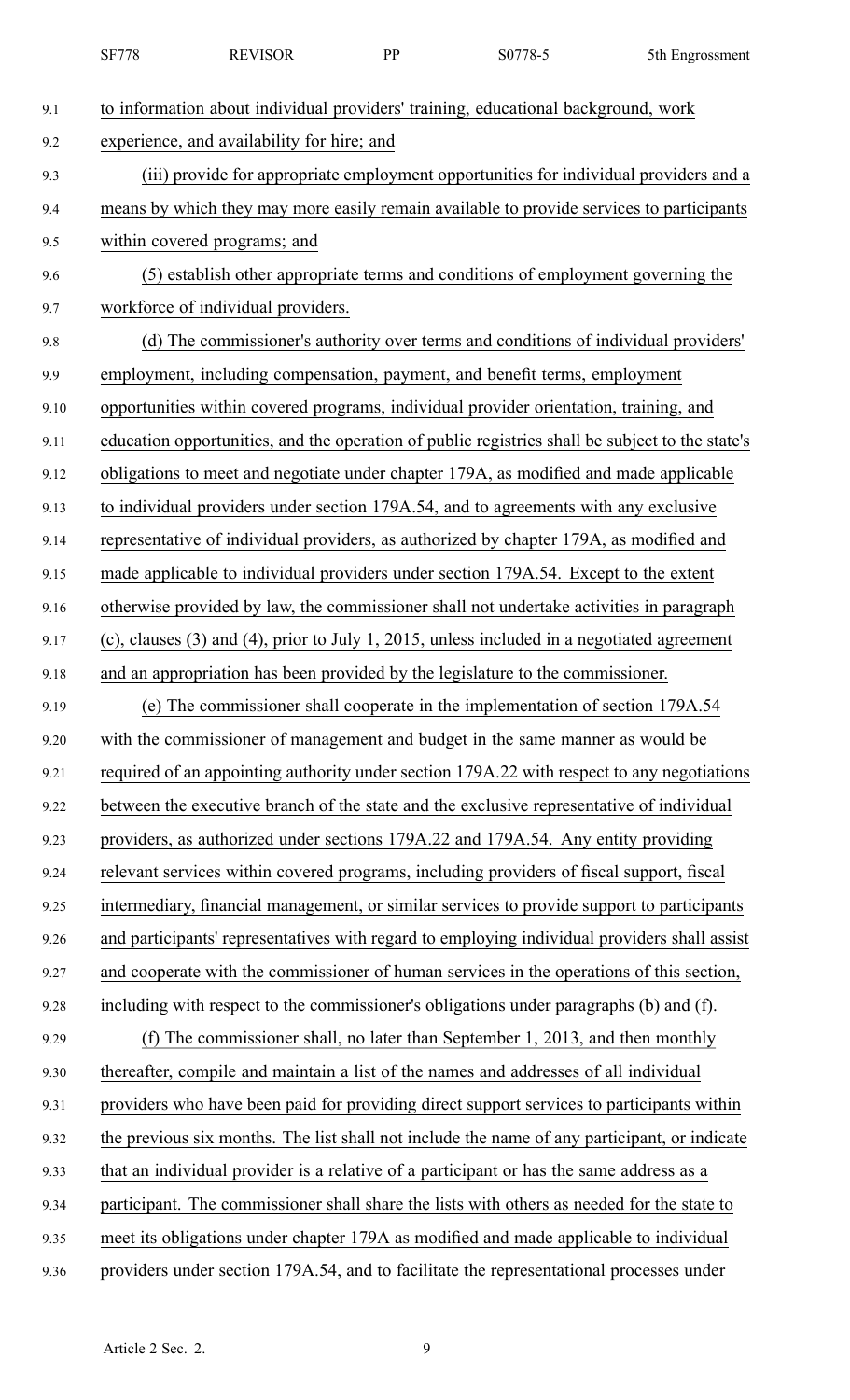| 10.1  | section 179A.54, subdivisions 9 and 10. In order to effectuate this section and section         |
|-------|-------------------------------------------------------------------------------------------------|
| 10.2  | 179A.54, questions of employee organization access to other relevant data on individual         |
| 10.3  | providers relating to their employment or prospective employment within covered                 |
| 10.4  | programs shall be governed by chapter 179A and section 13.43, and shall be treated the          |
| 10.5  | same as labor organization access to personnel data under section 13.43, subdivision 6.         |
| 10.6  | This shall not include access to private data on participants or participants' representatives. |
| 10.7  | Nothing in this section or section 179A.54 shall alter the access rights of other private       |
| 10.8  | parties to data on individual providers.                                                        |
| 10.9  | (g) The commissioner shall immediately commence all necessary steps to ensure                   |
| 10.10 | that services offered under all covered programs are offered in conformity with this            |
| 10.11 | section, to gather all information that may be needed for promptly compiling lists required     |
| 10.12 | under this section, including information from current vendors within covered programs,         |
| 10.13 | and to complete any required modifications to currently operating covered programs by           |
| 10.14 | September 1, 2013.                                                                              |
| 10.15 | (h) Beginning January 1, 2014, the commissioner of human services shall                         |
| 10.16 | specifically require that any fiscal support, fiscal intermediary, financial management, or     |
| 10.17 | similar entities providing payroll assistance services with respect to individual providers     |
| 10.18 | shall make all needed deductions on behalf of the state of dues check off amounts               |
| 10.19 | or fair-share fees for the exclusive representative, as provided in section 179A.06,            |
| 10.20 | subdivisions 3 and 6. All contracts with entities for the provision of payroll-related          |
| 10.21 | services shall include this requirement.                                                        |
|       |                                                                                                 |
| 10.22 | Sec. 3. SEVERABILITY.                                                                           |
|       |                                                                                                 |

10.23 Should any par<sup>t</sup> of this act be declared invalid or unenforceable, or the enforcement 10.24 or compliance with it is suspended, restrained, or barred, either by the state or by the final 10.25 judgment of <sup>a</sup> court of competent jurisdiction, the remainder of this act shall remain 10.26 in full force and effect.

## 10.27 Sec. 4. **EXPIRATION.**

10.28 Provided the commissioner of human services fulfills the department's obligations 10.29 under Minnesota Statutes, section 256B.0711, subdivision 4, paragraphs (f) and (g), by 10.30 September 1, 2013, sections 1 and 2 expire June 30, 2017, if an exclusive representative 10.31 has not been certified under Minnesota Statutes, section 179A.54, subdivision 10, by that 10.32 date; provided further that the commissioner of the Bureau of Mediation Services shall 10.33 process any petition under Minnesota Statutes, section 179A.54, subdivision 10, pending 10.34 as of June 30, 2017, and any certification of an exclusive representative resulting from <sup>a</sup>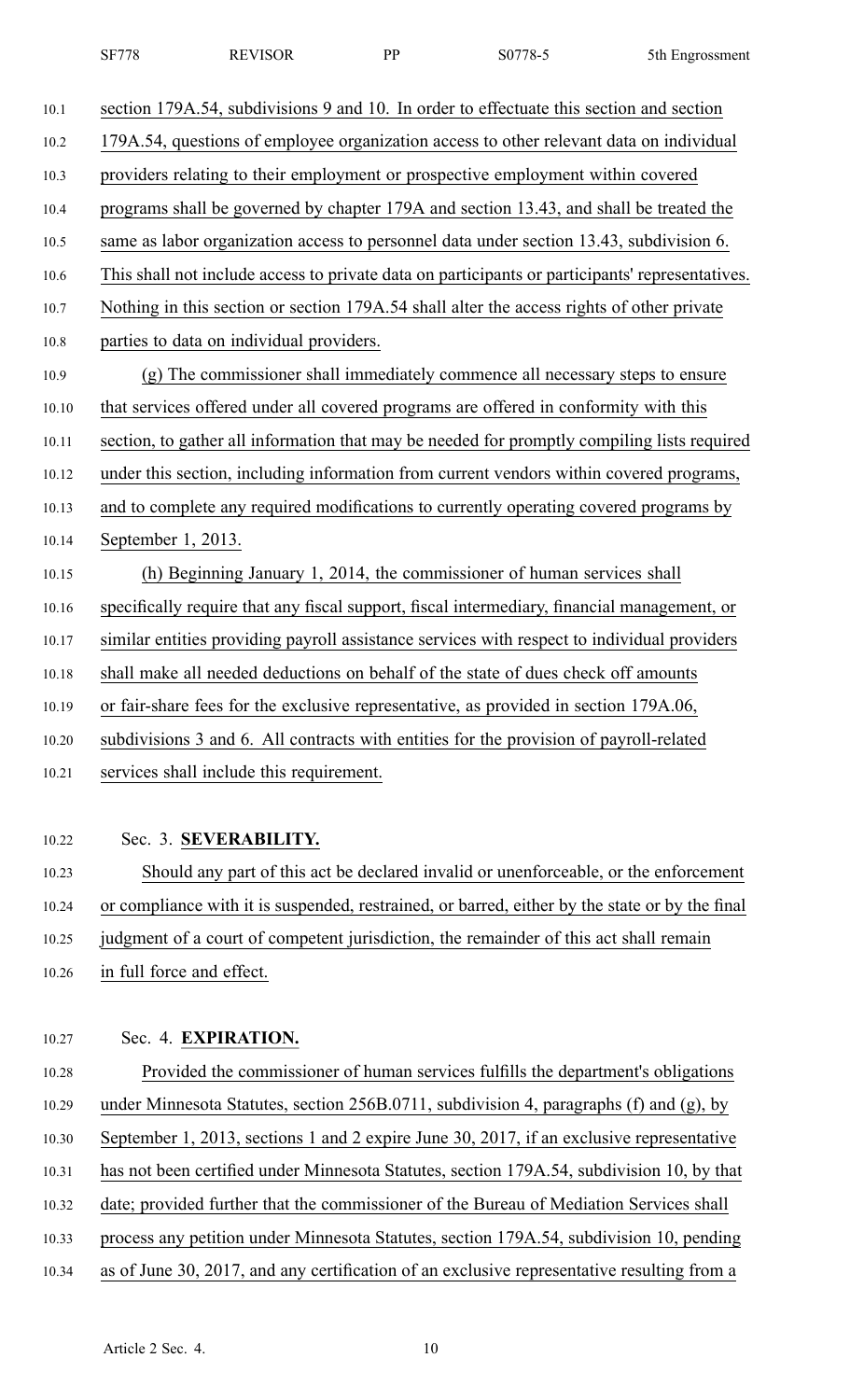|       | SF778<br><b>REVISOR</b>                                                                        | <b>PP</b>             | S0778-5                                                                                  | 5th Engrossment |
|-------|------------------------------------------------------------------------------------------------|-----------------------|------------------------------------------------------------------------------------------|-----------------|
| 11.1  | petition pending as of June 30, 2017, shall, for the purposes of this section, be treated as   |                       |                                                                                          |                 |
| 11.2  | having occurred on the date the petition was initially filed. The revisor of statutes shall    |                       |                                                                                          |                 |
| 11.3  | publish this expiration date with the codification of sections 1 and 2.                        |                       |                                                                                          |                 |
|       |                                                                                                |                       |                                                                                          |                 |
| 11.4  | Sec. 5. EFFECTIVE DATE.                                                                        |                       |                                                                                          |                 |
| 11.5  | This article is effective the day following final enactment.                                   |                       |                                                                                          |                 |
| 11.6  |                                                                                                | <b>ARTICLE 3</b>      |                                                                                          |                 |
| 11.7  |                                                                                                | <b>APPROPRIATIONS</b> |                                                                                          |                 |
|       |                                                                                                |                       |                                                                                          |                 |
| 11.8  | Section 1. APPROPRIATIONS.                                                                     |                       |                                                                                          |                 |
| 11.9  |                                                                                                |                       | (a) $$1,010,000$ in fiscal year 2014 and $$890,000$ in fiscal year 2015 are appropriated |                 |
| 11.10 | from the general fund to the commissioner of human services for the purposes of this act.      |                       |                                                                                          |                 |
| 11.11 | The funding base for this appropriation is $$2,504,000$ for fiscal year 2016 and $$1,426,000$  |                       |                                                                                          |                 |
| 11.12 | for fiscal year 2017 and later.                                                                |                       |                                                                                          |                 |
| 11.13 |                                                                                                |                       | (b) \$59,000 in fiscal year 2014 is appropriated from the general fund to the            |                 |
| 11.14 | commissioner of the Bureau of Mediation Services for the purposes of this act.                 |                       |                                                                                          |                 |
| 11.15 |                                                                                                |                       | (c) $$235,000$ in fiscal year 2014 and $$235,000$ in fiscal year 2015 are appropriated   |                 |
| 11.16 | from the general fund to the commissioner of management and budget for the purposes of         |                       |                                                                                          |                 |
| 11.17 | this act. The funding base for this appropriation for fiscal year 2016 and later is \$118,000. |                       |                                                                                          |                 |